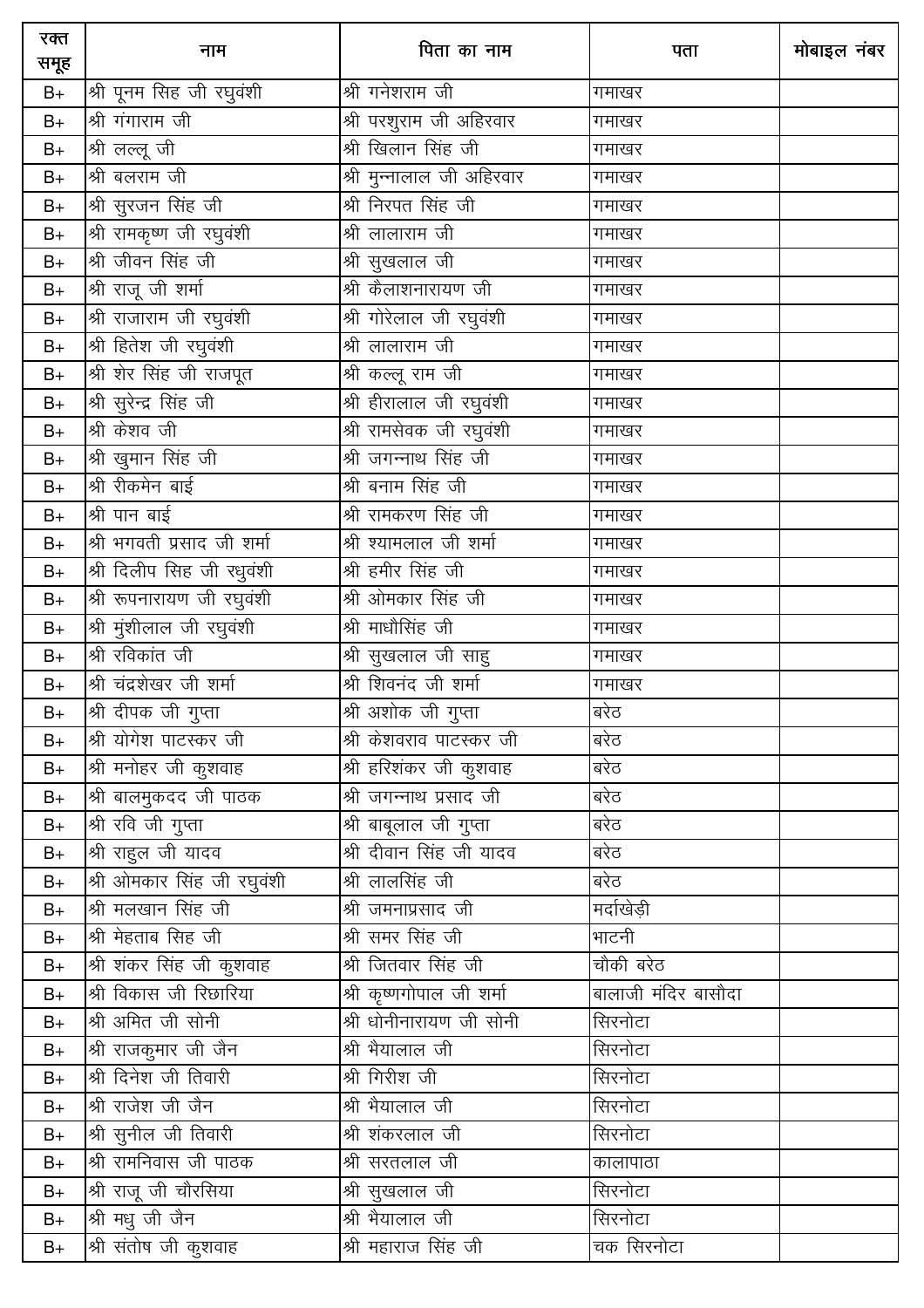| रक्त<br>समूह  | नाम                                         | पिता का नाम                            | पता          | मोबाइल नंबर |
|---------------|---------------------------------------------|----------------------------------------|--------------|-------------|
| $B+$          | श्री नारायण सिंह जी चौरसिया                 | श्री बाबूलाल जी                        | सिरनोटा      |             |
| $B+$          | श्री हल्के जी कुशवाह                        | श्री गनेशराम जी                        | बारोद        |             |
| $B+$          | श्री रामरतन जी शर्मा                        | श्री रामगोपाल जी शर्मा                 | सिरनोटा      |             |
| $B+$          | श्री संजय जी रघुवंशी                        | श्री वीर सिंह जी                       | सिरनोटा      |             |
| $B+$          | श्री महेश जी पटवा                           | श्री श्यामलाल जी                       | सिरनोटा      |             |
| $B+$          | श्री रमेश जी शर्मा                          | श्री कोमलप्रसाद जी                     | सिरनोटा      |             |
| $\mathsf{B}+$ | श्री कमलसिहं जी साहू                        | श्री रमेशचंद जी                        | सिरनोटा      |             |
| $B+$          | श्री मनोज कुमार जी चौरसिया                  | श्री छोटेलाल जी                        | सिरनोटा      |             |
| $\mathsf{B}+$ | श्री तुलसीराम जी शर्मा                      | श्री कोमल प्रसाद जी                    | सिरनोटा      |             |
| $B+$          | श्री नरेश कुमार जी सोनी                     | श्री रामचरण जी                         | सिरनोटा      |             |
| $B+$          | श्री विशाल जी राजपूत                        | डॉ. श्री लालाराम जी                    | सिरनोटा      |             |
| $B+$          | श्री संतोष जी पटवा                          | श्री प्रेमनारायण जी                    | सिरनोटा      |             |
| $B+$          | ्र<br>श्री लक्ष्मीप्रसाद जी <i>ु</i> कुशवाह | श्री बट्टूलाल जी                       | त्योंदा      |             |
| $B+$          | श्री जमना प्रसाद जी पटेल                    | <u>श्री रामप्र</u> साद जी              | त्योंदा      |             |
| $B+$          | श्री अभय सिंह जी राजपूत                     | <u>श्री शेर सिंह जी</u>                | त्योंदा      |             |
| $B+$          | श्री दीपक जी श्रीवास्तव                     | श्री रामचरणलाल जी                      | त्योंदा      |             |
| $B+$          | श्री देशराज जी हरिजन                        | श्री मुन्नालाल जी                      | बरोदिया      |             |
| $B+$          | कु. श्री शिवानी जी नामदेव                   | श्री तखत सिंह जी                       | त्योंदा      |             |
| $B+$          | $\sigma$ कु. श्री सायना जी                  | श्री हैदर अली जी                       | त्योंदा      |             |
| $B+$          | श्री गोविंद जी सोलंकी                       | श्री बाबूलाल जी                        | त्योंदा      |             |
| $B+$          | श्री नीतेश जी राय                           | श्री गोपाल जी राय                      | त्योंदा      |             |
| $B+$          | श्रीमति सुशीला जी श्रीवास्तव                | डॉ. श्री एस.वी. जी श्रीवास्तव          | त्योंदा      |             |
| $B+$          | श्रीमति अनीषा जी श्रीवास्तव                 | श्री लीलाधर जी                         | त्योंदा      |             |
| $B+$          | श्री आशाराम जी लोधी                         | श्री खुमान सिंह जी                     | त्योंदा      |             |
| $B+$          | श्री मुन्नालाल जी कुशवाह                    | श्री हरलाल जी                          | त्योंदा      |             |
| $B+$          | क्, श्री रचना जी                            | श्री विष्णु प्रसाद जी कहारे            | त्योंदा      |             |
| $B+$          | श्री जयराम जी सेन                           | श्री हीरालाल जी सेन                    | त्योंदा      |             |
| $B+$          | श्री राजकुमार कुशवाह 26                     | श्री वंशीलाल ज कुशवाह                  | पिपरिया दौलत |             |
| $B+$          | श्री वीरेन्द्र सिंह जी राजपूत               | श्री फूल सिंह जी राजपूत                | त्योंदा      |             |
| $B+$          | श्रीमति क्रांति जी राजपूत                   | श्री भगवान सिंह जी                     | त्योंदा      |             |
| $B+$          | श्रीमति सीमा जी विश्वकर्मा                  | श्री रामभरोसे जी                       | त्योंदा      |             |
| $B+$          | कु. श्री रानी जी पांचाल                     | श्री जमनाप्रसाद जी                     | त्योंदा      |             |
| $B+$          | कु. श्री मोनिका जी गौर                      | श्री तुलसीराम जी                       | त्योंदा      |             |
| $B+$          | श्री धर्मन्द्र जी जैन                       | ————————————————————<br>श्री कमलचंद जी | त्योंदा      |             |
| $B+$          | श्री जितेन्द्र जी श्रीवास्तव                | श्री शिवनारायण जी                      | त्योंदा      |             |
| $B+$          | श्रीमति कौशल्या बाई जी शर्मा                | श्री अमृतलाल जी दुबे                   | त्योंदा      |             |
| $B+$          | श्री सतेन्द्र सिंह जी राजपूत                | श्री भगवान सिंह जी                     | त्योंदा      |             |
| $B+$          | श्री राहुल जी राय                           | श्री सुरेश जी नाथ                      | त्योंदा      |             |
| $B+$          | श्री अतहर सिंह जी कुशवाह                    | श्री बट्टूलाल जी कुशवाह                | त्योंदा      |             |
| $B+$          | श्री सौदान सिंह जी विश्वकर्मा               | श्री घासीराम जी                        | त्योंदा      |             |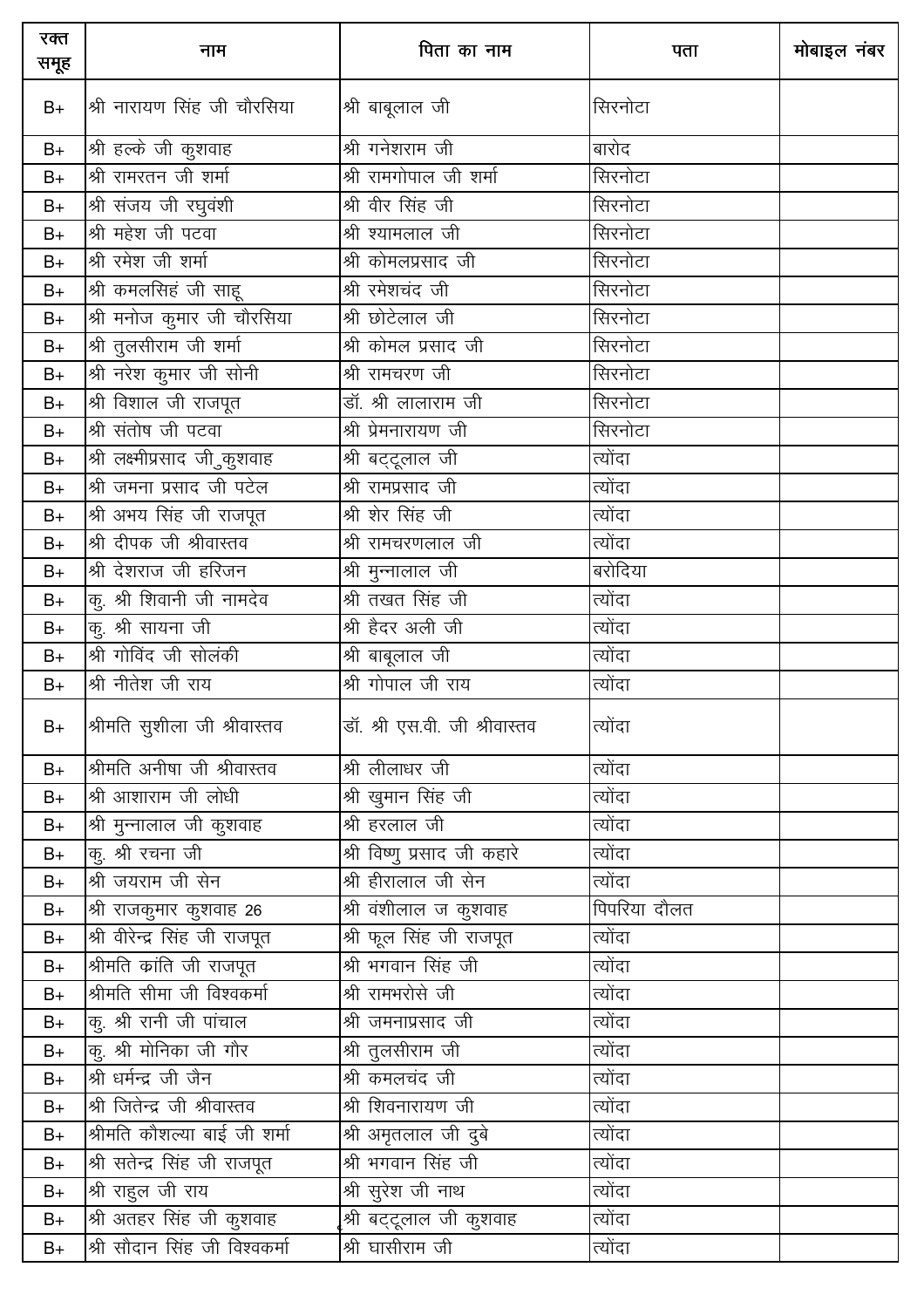| रक्त<br>समूह | नाम                                         | पिता का नाम                           | पता     | मोबाइल नंबर |
|--------------|---------------------------------------------|---------------------------------------|---------|-------------|
| $B+$         | श्री कजलासिंह जी                            | श्री कल्लू जी अहिरवार                 | त्योंदा |             |
| $B+$         | श्री शोभाराम जी कुशवाह                      | श्री जगन्नाथ सिंह जी                  | त्योंदा |             |
| $B+$         | श्री शैलेष जी जैन                           | श्री महेन्द्र कुमार जी                | त्योंदा |             |
| $B+$         | श्री सहीर अली                               | श्री साबिर अली                        | त्योंदा |             |
| $B+$         | श्री कामिनी जी मिश्रा                       | श्री राजनारायण जी                     | त्योंदा |             |
| $B+$         | श्र मुकेश जी सेन                            | श्री रम्मू जी सेन                     | त्योंदा |             |
| $B+$         | श्री मनेन्द्र सिंह जी                       | श्री कालीचरण जी                       | त्योंदा |             |
| $B+$         | श्री हरीश जी                                | श्री जगना जी                          | त्योंदा |             |
| $B+$         | श्री भारत सिंह जी                           | श्री नारायण सिंह जी कुशवाह            | रसूलपुर |             |
| $B+$         | श्री रामकृष्ण जी प्रजापति                   | श्री हल्कूराम जी                      | रसूलपुर |             |
| $B+$         | श्री मोती लाल जी                            | श्री खूब सिंह जी अहिरवार              | रसूलपुर |             |
| $B+$         | श्री फिरोजा खान                             | श्री छोटे खान                         | रसूलपुर |             |
| $B+$         | श्री राजकुमार जी कुशवाह                     | श्र लक्ष्मण सिंह कुशवाह               | रसूलपुर |             |
| $B+$         | श्री भागीरथ सिंह जी कुशवा ह                 | श्री भगवान सिंह जी                    | रसूलपुर |             |
| $B+$         | श्री सूरज सिंह जी सोलंकी                    | श्री उधम सिंह जी                      | त्योंदा |             |
| $B+$         | श्री टीकाराम जी                             | श्री सुखलाल जी                        | रसूलपुर |             |
| $B+$         | श्री अजब सिंह जी                            | श्री पृथ्वी सिंह जी                   | रसूलपुर |             |
| $B+$         | श्री वीर सिंह जी कुशवाह                     | श्री खूब सिंह जी                      | रसूलपुर |             |
| $B+$         | श्री लक्ष्मीनारायण जी सोलंकी                | श्री उधम सिंह जी सोलंकी               | त्योंदा |             |
| $B+$         | श्री ताराचंद जी                             | श्री छोटेलाल जी                       | रसूलपुर |             |
| $B+$         | श्री सुलेमान खान                            | श्री छोटे खान                         | रसूलपुर |             |
| B+           | श्री भगवान सिंह जी भास्कर                   | श्री खूबसिंह जी                       | रसूलपुर |             |
| $B+$         | श्री मुंशलाल जी भोई                         | श्री खिलान सिंह जी                    | रसूलपुर |             |
| $B+$         | श्री जयराम जी अहिरवार                       | <u>श्री अमर सिंह जी</u>               | रसूलपुर |             |
| $B+$         | $\overline{\mathfrak{R}}$ इमरत सिंह जी साहू | श्री दीपचंद जी साहू                   | रसूलपुर |             |
| $B+$         | श्री साबिर खान                              | श्री कंछेदीलाल खां                    | रसूलपुर |             |
| $B+$         | श्री कन्हैयालाल जी हरिजन                    | श्री मुंशीलाल जी                      | रसूलपुर |             |
| $B+$         | श्रीमति प्रेमबाई जी                         | $\overline{\mathfrak{A}}$ तुलसीराम जी |         |             |
| $B+$         | $\overline{\mathfrak{R}}$ रहीश जी कुरैशी    | ___<br>श्री अब्दुल शकुर जी            | रसूलपुर |             |
| $B+$         | श्री शंकर सिंह जी कुशवाह                    | श्री भैयालाल कुशवाह जी                | रसूलपुर |             |
| $B+$         | श्री भगवान सिंह जी                          | श्री तुलसीराम जी                      | रसूलपुर |             |
| $B+$         | श्री हीरालाल जी                             | श्री खुशीलाल जी                       | रसूलपुर |             |
| $B+$         | श्री संजय जी कुशवाह                         | श्री परसराम जी कुशवाह                 | रसूलपुर |             |
| $B+$         | श्री लक्ष्मण सिंह जी                        | श्री दम्मा सिंह जी अहिरवार            | रसूलपुर |             |
| B+           | श्री कल्लू जी अहिरवार                       | श्री खिलान सिंह जी                    | रसूलपुर |             |
| $B+$         | श्री मान सिंह जी अहिरवार                    | श्री खुशीलाल जी अहिरवार               | बंजरिया |             |
| $B+$         | श्री अशोक कुमार जी अहिरवार                  | श्री छोटेलाल जी                       | रसूलपुर |             |
| $B+$         | श्री प्रेमचंद जी साहू                       | श्री मोनिका चंद जी साहू               | रसूलपुर |             |
| $B+$         | श्री माया बाई जी                            | श्री कनई जी                           | रसूलपुर |             |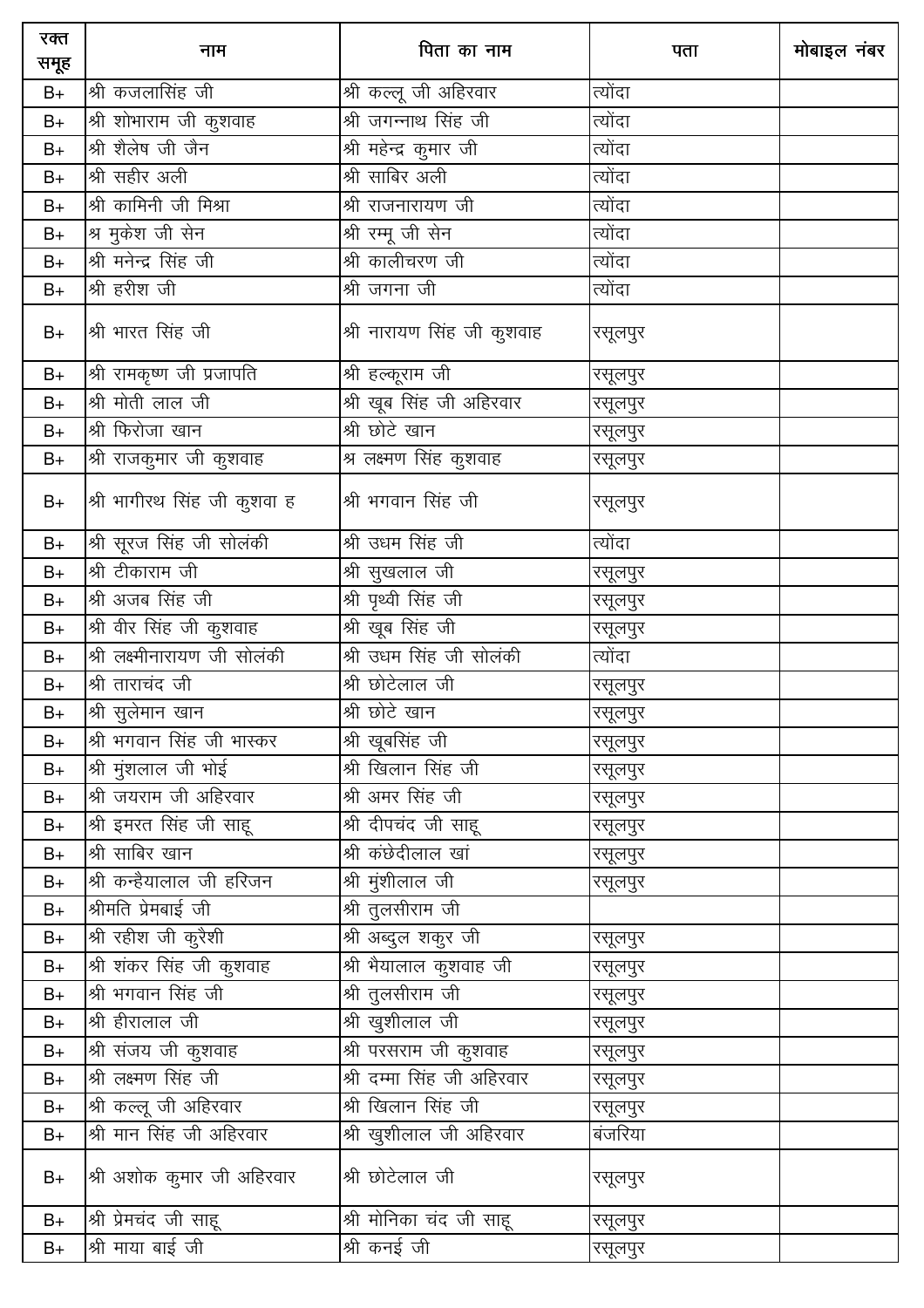| रक्त<br>समूह  | नाम                              | पिता का नाम                           | पता     | मोबाइल नंबर |
|---------------|----------------------------------|---------------------------------------|---------|-------------|
| $B+$          | श्री मुंशीलाल जी कुशवाह          | श्री मान सिंह जी कुशवाह               | रसूलपुर |             |
| $B+$          | श्री दिनेश जी कुशवाह             | श्री टीकाराम जी कुशवाह                | रसूलपुर |             |
| $B+$          | श्री कमल सिंह जी लोधी            | श्री नारायण सिंह जी                   | घटेरा   |             |
| $B+$          | श्री दिनेश जी राय                | श्री जवाहर सिंह जी                    | घटेरा   |             |
| $B+$          | श्री शंकर सिंह जी लोधी           | श्री मिटदूलाल जी                      | घटेरा   |             |
| $B+$          | श्री कल्याण सिंह जी कुशवाह       | श्री बुंदेल सिंह जी                   | घटेरा   |             |
| $B+$          | श्री अशोक कुमार जी लोधी          | श्री रतिराम जी                        | घटेरा   |             |
| $B+$          | <u>श्रीमति</u> लक्ष्मीबाई जी राय | श्री तुलाराम जी राय                   | घटेरा   |             |
| $B+$          | श्री राधेलाल जी राय              | श्री टीकाराम जी राय                   | घटेरा   |             |
| $B+$          | श्री मनमोहन जी अहिरवार           | श्री जैत सिंह जी                      | घटेरा   |             |
| $B+$          | श्री बुंदेल सिंह जी चिढार        | श्री हल्कईं जी चिढ़ार                 | घटेरा   |             |
| $B+$          | श्री हरप्रसाद जी तोमर            | श्री निर्भय सिंह जी                   | घटेरा   |             |
| $B+$          | श्री शिवनारायण नाथ जी            | श्री दुर्गाप्रसाद जी                  | घटेरा   |             |
| $B+$          | श्रीमति पुष्पा बाई जी लोधी       | श्री बालमुकुंद जी                     | घटेरा   |             |
| $B+$          | <u>श्री घनश्याम जी साहू</u>      | श्री नाथूराम जी                       | घटेरा   |             |
| $\mathsf{B}+$ | श्री गोलूराम जी लोधी             | श्री हरिराम जी                        | घटेरा   |             |
| $B+$          | श्री बलराम जी अहिरवार            | श्री उमराव सिंह जी                    | घटेरा   |             |
| $\mathsf{B}+$ | श्री मुन्नालाल जी जैन            | श्री मातीलाल जी                       | घटेरा   |             |
| $B+$          | श्री रामप्रवेश जी शर्मा          | श्री महेश जी शर्मा                    | घटेरा   |             |
| $B+$          | श्री विशगल जी नाथ                | श्री जगन्नाथ जी                       | घटेरा   |             |
| $B+$          | श्री कृष्णकुमार जी त्रिपाठी      | श्री प्रभुलाल जी तिवारी               | घटेरा   |             |
| $B+$          | श्री रानू जी दुबे                | श्री प्रहलाद जी दुबे                  | घटेरा   |             |
| $B+$          | श्री हरिराम जी लोधी              | श्री प्रेम सिंह जी लोधी               | घटेरा   |             |
| $B+$          | श्री मथुरा प्रसाद जी लोधी        | श्री गोरेलाल जी                       | घटेरा   |             |
| $B+$          | श्री रमेश जी तिवारी              | श्री मिश्रीलाल जी तिवारी              | घटेरा   |             |
| $B+$          | श्री बृजेश जी सोलंकी             | श्री धन्नालाल जी सोलंकी               | घटेरा   |             |
| $B+$          | श्री इल्के जी रैकवार             | श्री ज्ञान सिंह जी                    | घटेरा   |             |
| $B+$          | श्री दिनेश जी बघेल               | श्री नारायण सिंह जी                   | घटेरा   |             |
| $B+$          | श्री हमीद खां                    | श्री कासिम खां                        | घटेरा   |             |
| $B+$          | श्री केशव जी सेन                 | श्री शिब्बू जी                        | घटेरा   |             |
| $B+$          | श्री चंद्रेश जी तिवारी           | श्री रामसेवक जी तिवारी                | घटेरा   |             |
| $B+$          | श्री सुनील जी बघेल               | श्री रामप्रसाद जी                     | घटेरा   |             |
| $B+$          | श्री अशोक जी राय                 | श्री गोपीलाल जी राय                   | घटेरा   |             |
| $B+$          | श्री मीराबाई जी कुशवाह           | पत्नि श्री गुलाब सिह जी               | घटेरा   |             |
| $B+$          | श्री गोमतीबाई जी कुशवाह          | पत्नि श्री मुकेश जी कुशवाह            | घटेरा   |             |
| $B+$          | श्री अखिलेश जी तिवारी            | श्री रामसेवक जी                       | घटेरा   |             |
| $B+$          | श्री देवराज जी तिवारी            | <u>श्री राम</u> सेवक जी तिवारी        | घटेरा   |             |
| $B+$          | श्री धन्नालाल जी सोलंकी          | श्री परमलाल जी                        | घटेरा   |             |
| $B+$          | श्री धन्नालाल जी बघेल            | $\overline{\mathcal{B}}$ ा बालकिशन जी | घटेरा   |             |
| $B+$          | श्री अलीम खां                    | श्री सलीम खां                         | घटेरा   |             |
| $B+$          | श्री कल्लू सिंह जी कुशवाह        | श्री मंगल सिंह जी                     | रीछई    |             |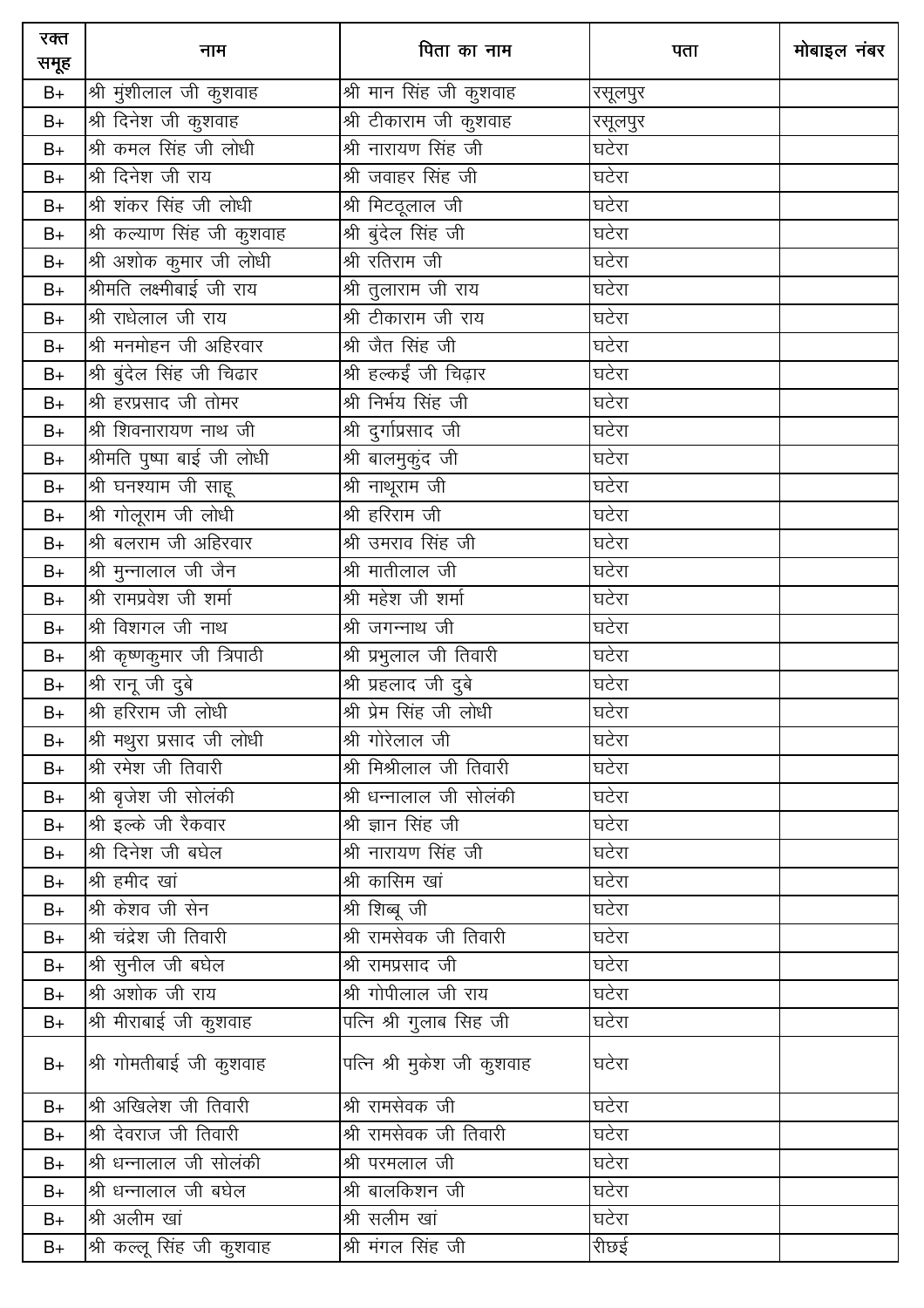| रक्त<br>समूह | नाम                         | पिता का नाम              | पता           | मोबाइल नंबर |
|--------------|-----------------------------|--------------------------|---------------|-------------|
| $B+$         | श्री राम सिंह जी राय        | श्री मानसिंह जी          | घटेरा         |             |
| $B+$         | श्रीमति जानकी बाई जी तिवारी | श्री रामसेवकर जी         | घटेरा         |             |
| $B+$         | श्रीमति गायत्री बाई जी राय  | श्री छोटेलाल जी          | घटेरा         |             |
| $B+$         | श्री शांति बाई जी           | श्री नाथूराम जी          | घटेरा         |             |
| $B+$         | श्री मुन्नालाल जी कुर्मी    | श्री खूब सिंह जी कुर्मी  | खामखेड़ा      |             |
| $B+$         | श्री अरविंद जी कुर्मी       | श्री देवी सिंह जी        | खामखेड़ा      |             |
| $B+$         | श्री कल्याण सिंह जी         | श्री हरिसिंह जी          | खामखेड़ा      |             |
| $B+$         | श्री प्रहलाद सिंह जी दांगी  | श्री विजय सिंह जी        | खामखेड़ा      |             |
| $B+$         | श्री बेनीराम जी             | श्री दयाराम जी सेन       | खामखेड़ा      |             |
| $B+$         | श्री भूपेन्द्र जी चिढ़ार    | श्री मानसिंह जी          | _<br>खामखेड़ा |             |
| $B+$         | श्री कृष्ण कुमार जी कुर्मी  | श्री खूबचंद जी           | खामखेड़ा      |             |
| $B+$         | श्रीमति डेबाई               | पत्नि श्री राममल सिंह जी | _<br>खामखेड़ा |             |
| $B+$         | श्री मालती बाई जी           | पत्नि श्री भगवान सिंह जी | खामखेड़ा      |             |
| $B+$         | श्री ममता जी                | पत्नि श्री घनश्याम जी    | _<br>खामखेड़ा |             |
| $B+$         | श्री काशीराम जी             | श्री हर गोविंद जी        | खामखेड़ा      |             |
| $B+$         | श्री बुंदेल सिंह जी दांगी   | श्री दंगल सिंह जी        | खामखेड़ा      |             |
| $B+$         | श्री नेतराम जी              | श्री दल्लू जी            | खामखेड़ा      |             |
| $B+$         | श्री सुमेर सिंह जी          | श्री रामप्रसाद जी        | खामखेड़ा      |             |
| $B+$         | श्रीमति जशोद बाई            | पत्नि श्री शिवनारायण जी  | खामखेड़ा      |             |
| $B+$         | श्री रामचरण जी              | श्री फूलसिंह जी          | खामखेड़ा      |             |
| $B+$         | श्रीमति सिया बाई जी         | पत्नि श्री दल्लू जी      | खामखेड़ा      |             |
| $B+$         | श्री दल्लू जी               | श्री गोदा जी             | खामखेड़ा      |             |
| B+           | श्रीमति सावित्री बाई        | पत्नि श्री तेज सिंह जी   | खामखेड़ा      |             |
| $B+$         | श्रीमति बेनीबाइ जी          | पत्नि श्री गुबरे जी      | खामखेड़ा      |             |
| $B+$         | श्रीमति कुसुम बाई           | पत्नि श्री देवी सिंह जी  | खामखेड़ा      |             |
| $B+$         | श्रीमति लीलाबाई             | पत्नि श्री कंछेदीलाल जी  | खामखेड़ा      |             |
| $B+$         | श्रीमति हरी बाई जी          | पत्नि श्री कल्लू जी      | खामखेड़ा      |             |
| $B+$         | श्रीमति गुड्डीबाई जी        | पत्नि श्री नत्थू सिंह जी | खामखेड़ा      |             |
| $B+$         | श्रीमति कृष्णा बाई जी       | पत्नि श्री राधेलाल जी    | खामखेड़ा      |             |
| $B+$         | कु. श्री रानी जी            | श्री निरंजन सिंह जी      | खामखेड़ा      |             |
| $B+$         | श्रीमति रचना जी             | पत्नि श्री हरिसिंह जी    | .<br>खामखेड़ा |             |
| $B+$         | श्री गुलाब सिंह जी          | श्री सूरत सिंह जी        | खामखेड़ा      |             |
| $B+$         | श्री प्यारेलाल जी           | श्री छुटटे जी            | .<br>खामखेड़ा |             |
| $B+$         | श्रीमति द्रोपती बाई         | पत्नि श्री फूल सिंह जी   | खामखेड़ा      |             |
| $B+$         | श्रीमति मोहन बाई            | श्री निरंजन सिंह जी      | _<br>खामखेड़ा |             |
| $B+$         | क, श्री प्रीति जी           | श्री रामचरण जी           | खामखेड़ा      |             |
| $B+$         | श्री सीताराम जी             | श्री काशीराम जी          | खामखेड़ा      |             |
| $B+$         | श्री शोभाराम जी             | श्री बल्देव सिंह जी      | खामखेड़ा      |             |
| $B+$         | श्री हीरालाल जी             | श्री सुखलाल जी           | खामखेड़ा      |             |
| $B+$         | श्री मौजी लाल जी            | श्री उमराव जी            | खामखेड़ा      |             |
| $B+$         | श्री रवि जी नायक            | श्री श्यामलाल जी         |               |             |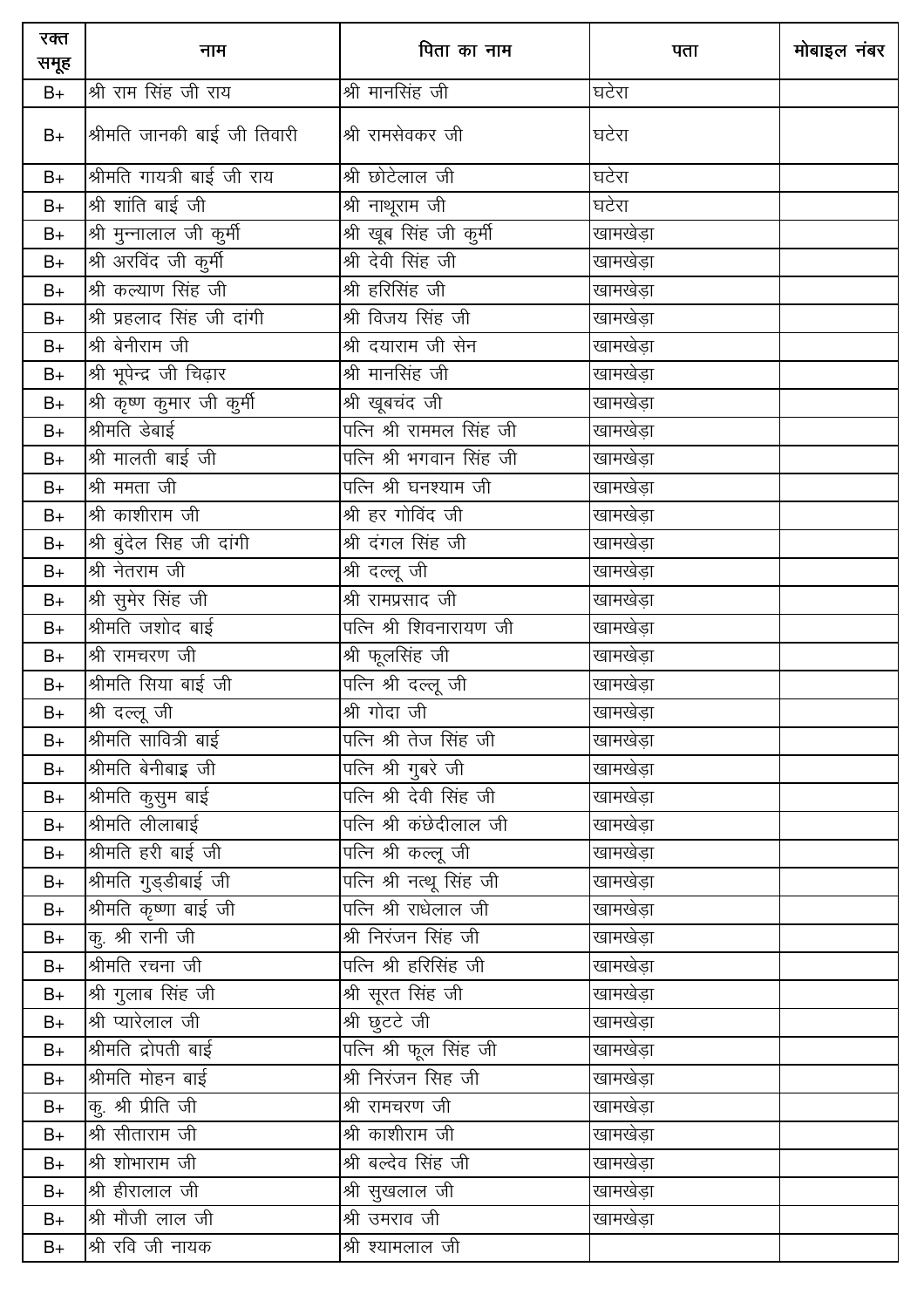| रक्त<br>समूह  | नाम                      | पिता का नाम                  | पता                             | मोबाइल नंबर |
|---------------|--------------------------|------------------------------|---------------------------------|-------------|
| $B+$          | श्री विशाल जी जैन        | श्री विनोद कुमार जी          |                                 |             |
| $B+$          | श्री राजन जी वैशाखिया    | <u>श्री</u> राजेश कुमार जी   | बासौदा                          |             |
| $B+$          | श्री ओपेश ज रजक          | श्री शिवदीन जी रजक           | नेहरू चौक                       |             |
| $B+$          | श्री कैलाश जी भार्गव     | श्री विष्णुप्रसाद जी         | बरेठ रोड                        |             |
| $B+$          | श्री नयन जी जैन          | श्री नवीन कुमार जी           | सिरोंज चौराह                    |             |
| $B+$          | श्री पवन जी शर्मा        | श्री अवधनारायण जी श्य        | रामनगर कालोनी                   |             |
| $B+$          | श्री रंजीत जी बघेल       | श्री नथन सिंह जी             | बैहलोट                          |             |
| $B+$          | श्री मनोज जी नामदेव      | श्री मेवालाल जी              | बरेठ रोड                        |             |
| $B+$          | श्री योगेश जी जैन        | श्री कंछेदीलाल जी            | त्योदा रोड                      |             |
| $B+$          | श्री महेश जी अहिरवार     | श्री विष्णु जी अहिरवार       | विजय टाकीज                      |             |
| $B+$          | श्री अंकित जी रघुवंशी    | श्री राजेन्द्र सिह जी        | सिरोंज चौराह                    |             |
| $B+$          | श्री नरेन्द्र जी राजपूत  | श्री चंदर सिंह जी            | सिरोंज चौराह                    |             |
| $B+$          | श्री राजा जी रघुवंशी     | श्री काशीराम जी रघुवंशी      | विजय नगर                        |             |
| $B+$          | श्री जयंत जी रघुवंशी     | श्री किशोर सिंह जी           | बरेठ रोड                        |             |
| $B+$          | श्री नीरज जी साहू        | श्री घनश्याम सिंह जी         | महेन्द्रा शोरूम                 |             |
| $B+$          | श्री अरूण जी रघुवंशी     | श्री यशवंत सिंह जी           | पुराना बस स्टैंड                |             |
| $B+$          | श्री आकाश दीप जी चौहान   | श्री गोकुल सिंह जी           | कामधेनू नगर                     |             |
| $B+$          | श्री प्रणय कुमार जी      | श्री कैलाशचंद जी             | बरेठ रोड                        |             |
| $B+$          | श्री योगेश जी मिश्रा     | श्री हेंत जी मिश्रा          | मिश्रा किराना                   |             |
| $B+$          | कु. ज्योति जी मिश्रा     | श्री ओमप्रकाश जी मिश्रा      | साकेत नगर                       |             |
| $B+$          | कु. मानिका जी कुटयार     | श्री विनाद कुमार जी          | राजेन्द्र नगर                   |             |
| $B+$          | कु. प्रियंका जी जाट      | श्री रणवीर सिंह जी           | पुलिस लाइन                      |             |
| $B+$          | कु. मोना जी सचान         | श्री सुनील जी सचान           | बरेठ रोड                        |             |
| $B+$          | कु. शालिनी जी आग्र       | श्री गुलाबचंद जी             | नेहरू चौक                       |             |
| $B+$          | कु. सोनाली जी आर्य       | श्री पन्नालाल जी             | नेहरू चौक                       |             |
| $B+$          | कु. विकास जी रघुवंशी     | श्री जसवंत सिंह जी           | लड्डा एजेंसी गली                |             |
| $B+$          | कु. पारूल जी जैन         | श्री प्रकाशचंद जी            | नेहरू चौक                       |             |
| $B+$          | श्री उपेन्द्र जी दांगी   | श्री जितेन्द्र सिंह जी       | बरेठ रोड                        |             |
| $\mathsf{B}+$ | श्री यशवंत जी गुर्जर     | <u>श्री</u> खिलान सिंह जी    | बरेठ रोड                        |             |
| $B+$          | श्री अमित जी रघुवंशी     | श्री सरदार सिंह जी           | <mark>मा</mark> वसार कुआ के पास |             |
| $B+$          | श्री प्रदीप जी रघुवंशी   | श्री दीवान सिंह जी           | नेहरू चौक                       |             |
| $B+$          | श्री जितेन्द्र जी कुशवाह | श्री अमान सिंह जी            | पिपलेश्वर मंदिर                 |             |
| $B+$          | श्री संजय जी मिश्रज्ञ    | श्री संतोष जी                | पिपलेश्वर मंदिर                 |             |
| $B+$          | श्री राहुल जी कुशवाह     | श्री राजकुमार जी             | नई बस्ती वार्ड 3                |             |
| $B+$          | श्री रोहित जी यादव       | श्री प्रेमसिंह जी यादव       | <u>ब</u> ैहलोट वायपास           |             |
| $B+$          | श्री धर्मवीर सिंह जी     | श्री छोटेलाल जी शाक्य        | लक्ष्मीनारायण मंदिर के<br>पास   |             |
| $B+$          | श्री रविन्द्र कुमार जी   | श्री कमलसिंह जी सेन          | लक्ष्मीनारायण मंदिर के<br>पास   |             |
| $B+$          | श्री दीपक जी किशनिया     | श्री हीरालाल जी किशनिया      | चर्च के पास बासौदा              |             |
| $B+$          | श्री चैन सिंह जी रघुवंशी | श्री लक्ष्मण सिंह जी रघुवंशी | बैहलोट रोड                      |             |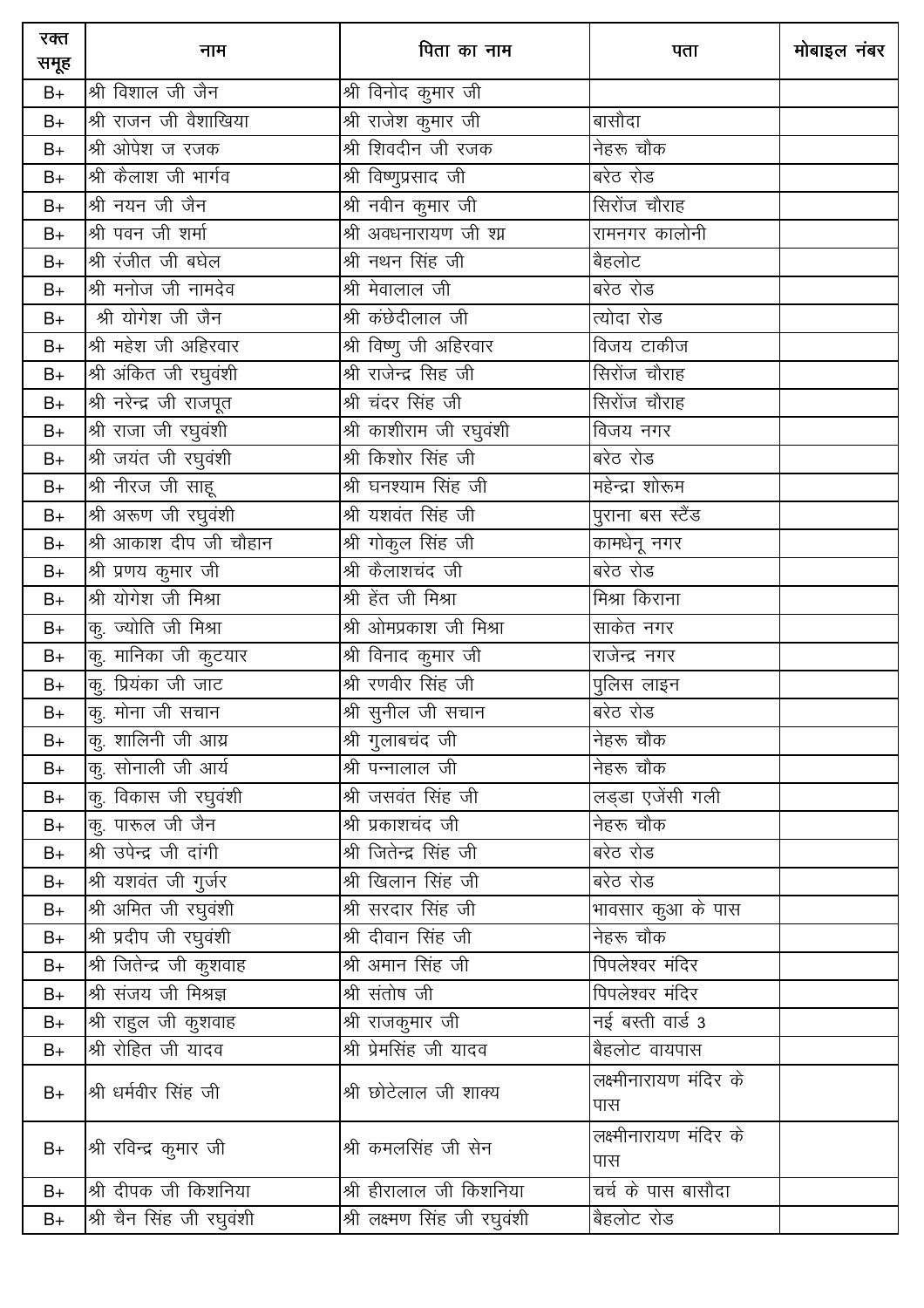| रक्त<br>समूह | नाम                           | पिता का नाम                      | पता                        | मोबाइल नंबर |
|--------------|-------------------------------|----------------------------------|----------------------------|-------------|
| $B+$         | श्री संजय जी लोधी             | श्री देवसिंह जी लाधी             | एसजीएस कॉलेज के पीछे       |             |
| $B+$         | श्री अरविंद जी रघुवंशी        | श्री वीरसिंह जी रघुवंशी          | एसजीएस कॉलेज के पीछे       |             |
| $B+$         | श्री सुरेन्द्र सिंह जी        | श्री मौकम सिंह जी रधुवंशी        | एसजीएस कॉलेज के पीछे       |             |
| $B+$         | श्री दशरथ जी मालवीय           | श्री लालाराम जी कुशवाह           | अयोध्या नगर बासौदा         |             |
| $B+$         | श्री माहन जी गिरि             | श्री नारायण जी गिरि              | ग्राम त्योंदा              |             |
| $B+$         | श्री भगवान सिंह जी            | श्री कोक सिंह जी रघवुशी          | पिपलेश्वर मंदिर            |             |
| $B+$         | श्री नारायण सिंह जी           | श्री रघुवीर सिंह जी अहिरवार      | एसडीएम बंगले के पीछे       |             |
| $B+$         | श्री प्रवेश जी सेन            | श्री चुन्नीलाल जी सेन            | बैहलोट वायपास              |             |
| $B+$         | श्री गौरव जी माहेश्वरी        | श्री प्रोद जी माहेश्वरी          | नवांकुर वाली               |             |
| $B+$         | श्री भुजबल सिंह जी            | श्री किशन सिंह जी सेन            | ग्राम. करवाईचक्क           |             |
| $B+$         | कु. श्री पूजा जी जैन          | श्री उमेश जी जैन                 | भावसार कुआ के पास          |             |
| $B+$         | श्री अनिल जी श्रीवास          | श्री मवाराम जी                   | साकेत नगर                  |             |
| $B+$         | श्री सुनील जी अहिरवार         | श्री आशाराम जी                   | ग्राम जोहद                 |             |
| $B+$         | श्री विश्वजीत जी              | श्री श्रीराम जी राजपूत           | लड्डा एजेंसी गली           |             |
| $B+$         | श्री रामबाबू जी रघुवंशी       | श्र श्यामलाल जी रघुवंशी          | लड्डा एजेंसी गली           |             |
| $B+$         | श्री उमेश जी तिवारी           | श्री हरदास जी तिवारी             | फ्रीगंज                    |             |
| $B+$         | श्री मनीष जी रैकवार           | श्री खूबचंद जी रैकवार            | माता पुरा सिरोंज चौराह     |             |
| $B+$         | श्री हरप्रसाद जी प्रजापति     | श्री लक्ष्मीप्रसाद जी            | सिरोंज चौराह बासौदा        |             |
| $B+$         | श्री शशिकुमार जी दुबे         | <u>श्री विष्णु कुमार जी दुबे</u> | ग्राम महागौर               |             |
| $B+$         | श्री घनश्याम जी माली          | श्री बाबूलाल जी माली             | बरेठ रोड                   |             |
| $B+$         | श्री धर्मेन्द्र जी चतुर्वेदी  | एम.एल. ज चतुर्वेदी               | बैदनखेडी                   |             |
| $B+$         | श्री शेख जी                   | श्री शख मुन्ना जी                | <u>सिंचाई विभाग कॉलोनी</u> |             |
| $B+$         | श्री सुरेन्द्र जी रघुवंशी     | श्री भगवान सिंह जी               | पिपलेश्वर मंदिर के पास     |             |
| $B+$         | श्री मनीष जी दुबे             | श्री कृष्णकुमार जी तिवारी        | फ्रीगंज                    |             |
| $B+$         | श्री दीपक जी शर्मा            | श्री कन्हैयालाल जी शर्मा         | नानाजी वाली गली            |             |
| $B+$         | श्री के.एस. जी यादव           | श्री श्याम सिंह जी यादव          | बरेठ रोड                   |             |
| $B+$         | श्री दौलत सिह जी यादव         | श्री रामप्रसाद जी यादव           | __<br>गांधी चौक            |             |
| $B+$         | श्री देवेन्द्र जी रघुवंशी     | श्री सनमान सिंह जी               | कामधेनू नगर                |             |
| $B+$         | श्री रवि जी रघुवंशी           | श्री भगवान सिंह जी               | पिपलेश्वर मंदिर के पास     |             |
| $B+$         | श्री धर्मेन्द्र सिंह जी यादव  | श्री माल सिंह जी                 | फ्रीगंज                    |             |
| $B+$         | श्री अभिषेक जी दुबे           | श्री गिरजा शंकर जी दुबे          | धर्मकांटा                  |             |
| $B+$         | श्री रमेश जी शर्मा            | श्री रामप्रसाद जी शर्मा          | पुराना बस स्टैंड           |             |
| $B+$         | श्री दशरथ सिंह जी राजपूत      | ्र<br>श्री हरिसिंह जी राजपूत     | बासौदा                     |             |
| $B+$         | श्री शिवशंकर जी प्रजापति      | श्री हरिनारायण जी प्रजापति       | सिरोंज चौराह               |             |
| $B+$         | श्री धर्मेन्द्र जी विश्वकर्मा | श्री खूबसिंह जी विश्वकर्मा       | अयोध्या नगर बासौदा         |             |
| $B+$         | श्री शैलेन्द्र सिंह जी        | श्री वी.आर. जी मुकाती            | थाना गंजबासौदा             |             |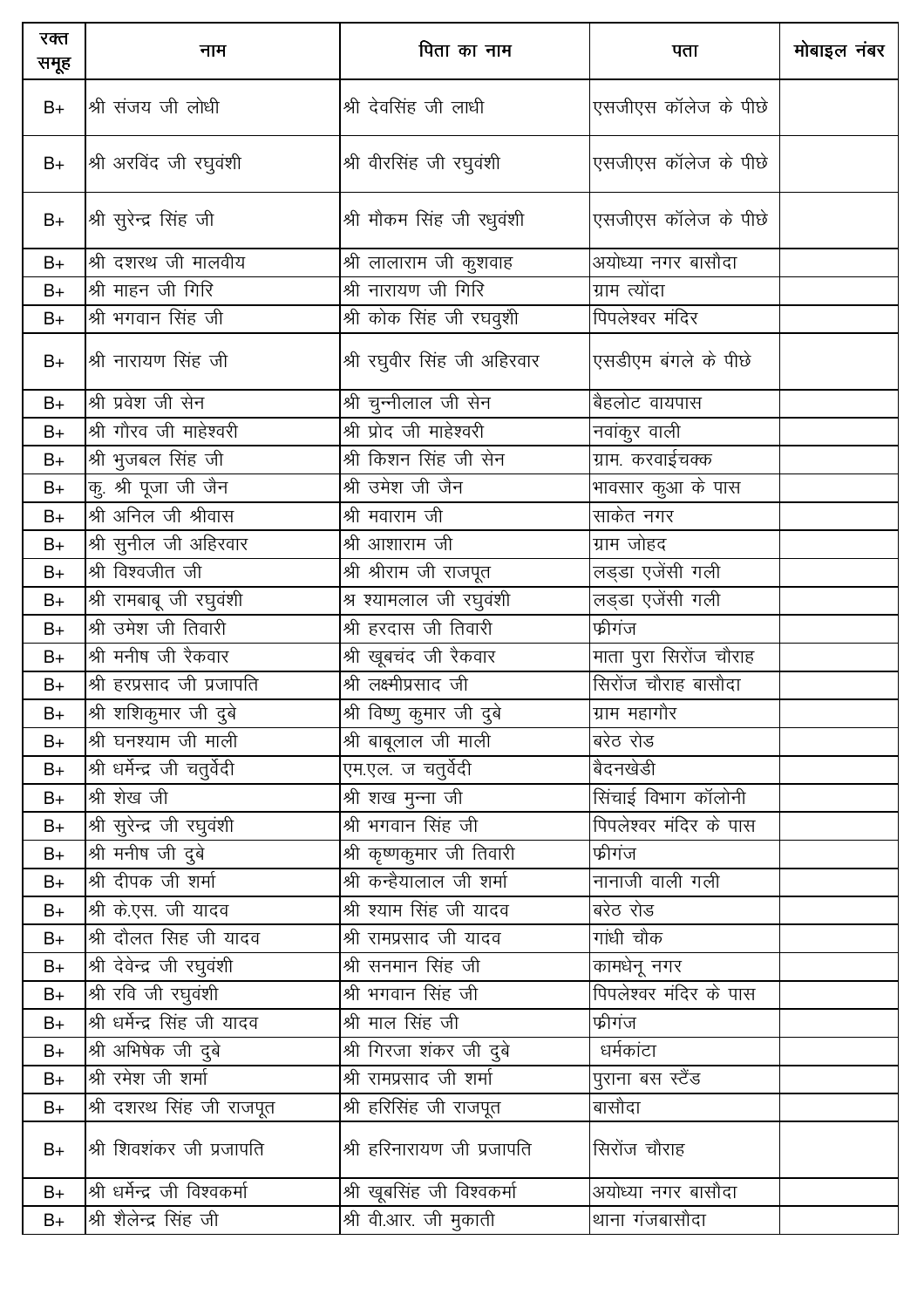| रक्त<br>समूह | नाम                                           | पिता का नाम                         | पता                          | मोबाइल नंबर |
|--------------|-----------------------------------------------|-------------------------------------|------------------------------|-------------|
| $B+$         | श्री सचिन जी झा                               | श्री राजेन्द्र प्रसाद जी विश्वकर्मा | खारे कुआ के पास              |             |
| $B+$         | श्री अशोक जी गौतम                             | श्री अमर सिंह जी गौतम               | नवांकुर वाली                 |             |
| $B+$         | श्री आकाश जी गुप्ता                           | श्री सत्यनारायण जी गुप्ता           | नवांकुर वाली                 |             |
| $B+$         | श्री संदीप जी जैन                             | श्री हुकुमचंद जी जैन                | स्वराज एजेंसी के सामने       |             |
| $B+$         | श्री आकाश जी शर्मा                            | श्री लक्ष्मीनारायण जी शर्मा         | ग्राम बीलाढाना               |             |
| $B+$         | श्री देवेन्द्र जी रघुवंशी                     | श्री गोपाल सिंह जी रघुवंशी          | नवांकुर वाली                 |             |
| $B+$         | श्री अभिषेक जी जैन                            | श्री हुकुमचंद जी जैन                | ग्राम जाठोदा                 |             |
| $B+$         | श्री आलोक जी जैन                              | श्री महेन्द्र कुमार जी जैन          | ग्राम झिला जि. सागर          |             |
| $B+$         | श्री मुकेश जी अहिरवार                         | श्री बारेलाल जी अहिरवार             | ग्राम बरेठ                   |             |
| $B+$         | श्री कपिल जी दुबे                             | श्री घनश्याम मुरारी जी दुबे         | स्वीमिंग पुल के दास<br>सामने |             |
| $B+$         | श्री सीताराम जी                               | श्री जुगलाल जी                      | लड्डा एजेंसी गली             |             |
| $B+$         | श्री अस्तित्व जी भार्गव                       | श्री ज्ञानप्रकाश जी भार्गव          | गांधी चौक                    |             |
| $B+$         | श्री विकास जी तोमर                            | श्री भीम सिंह जी तोमर               | सावरकर चौक                   |             |
| $B+$         | श्री राघवेन्द्र जी रघुवंशी                    | श्री राजाराम जी रघुवंशी             | हथोड़ा                       |             |
| $B+$         | श्री विनय जी श्रीवास्तव                       | श्री भगवती प्रसाद जी श्रीवास्तव     | लक्ष्मीनारायण मंदिर          |             |
| $B+$         | श्री लेखराज जी शर्मा                          | श्री भगवानदास जी शर्मा              | सुभाष निकेतन जी              |             |
| $B+$         | श्रीमति लता जी गोस्वामी                       | श्री सुरेन्द्र जी गोस्वामी          | मोना हास्पिटल के पास         |             |
| $B+$         | श्री गजानंद जी शर्मा                          | श्री गिरजाशंकर जी शर्मा             | पिपलेश्वर मंदिर के पास       |             |
| $B+$         | श्री अरविंद जी                                | श्री सनमान सिह जी                   | मोतिया नाले के पास           |             |
| $B+$         | श्री मौसम जी कुर् <mark>म</mark> ी            | श्री प्रभुदयाल जी कुर्मी            | रेलवे कालोनी                 |             |
| B+           | श्री दयाराम जी सोनी                           | श्री आर.के. सोनी                    | सिंचाई कालोनी बासौदा         |             |
| $B+$         | श्री रामबाबू जी सेन                           | श्री गनेशराम जी                     | कॄष्णापुरा                   |             |
| $B+$         | श्रीमति गीता जी सोनी                          | श्री दयाराम जी सोनी                 | सिंचाई कालोनी                |             |
| $B+$         | श्री अरूण जी ताम्रकार                         | श्री जगदीश बाबू जी ताम्रकार         | कॉन्वेंट स्कूल के पास        |             |
| $B+$         | श्री आशीष जी औरंगावाद                         | श्री अतुल जी विष्णु                 | विजय नगर कलोनी               |             |
| $B+$         | श्रीमति गिरजा जी                              | श्री राजकमार जी                     | चार खम्बा वाली गली           |             |
| $B+$         | कु. चहल जी                                    | श्री अनिल जी                        | साकेत नगर                    |             |
| $B+$         | श्रीमति सपना जी विश्वकर्मा                    | श्री जितेन्द्र जी विश्वकर्मा        | लड्डा एजेंसी गली             |             |
| $B+$         | श्री शिवराज जी                                | श्री रामसिंह जी                     | लड्डा एजेंसी गली             |             |
| $B+$         | श्री माखन सिंह जी                             | श्री लाल जी                         | बालक छात्रावास               |             |
| $B+$         | श्री भगवान सिंह जी                            | श्री करोड़ीलाल जी                   | बालक छात्रावास               |             |
| $B+$         | श्री दिेनेश कुमार जी $\overline{\phantom{a}}$ | श्री पुरूषोत्तम जी                  | बालक छात्रावास               |             |
| $B+$         | श्री चंद्रमोहन जी                             | श्री नारायण सिंह जी                 | बालक छात्रावास               |             |
| $B+$         | श्री रामराज जी                                | श्री नवल सिंह जी                    | बालक छात्रावास               |             |
| $B+$         | श्री विकम सिंह जी रघुवंशी                     | श्री महेन्द्र सिंह जी               | अयोध्या नगर बासौदा           |             |
| $B+$         | श्री अनिल जी त्रिवेदी                         | श्री नारायण प्रसाद जी शर्मा         | वार्ड 13                     |             |
| $B+$         | श्री वैशाली जी शे,ख                           | श्री अब्दुल मजीद                    | सिरोंज चौराह                 |             |
| $B+$         | श्री राजाराम जी                               | श्री रामगोपाल जी                    | बालक छात्रावास               |             |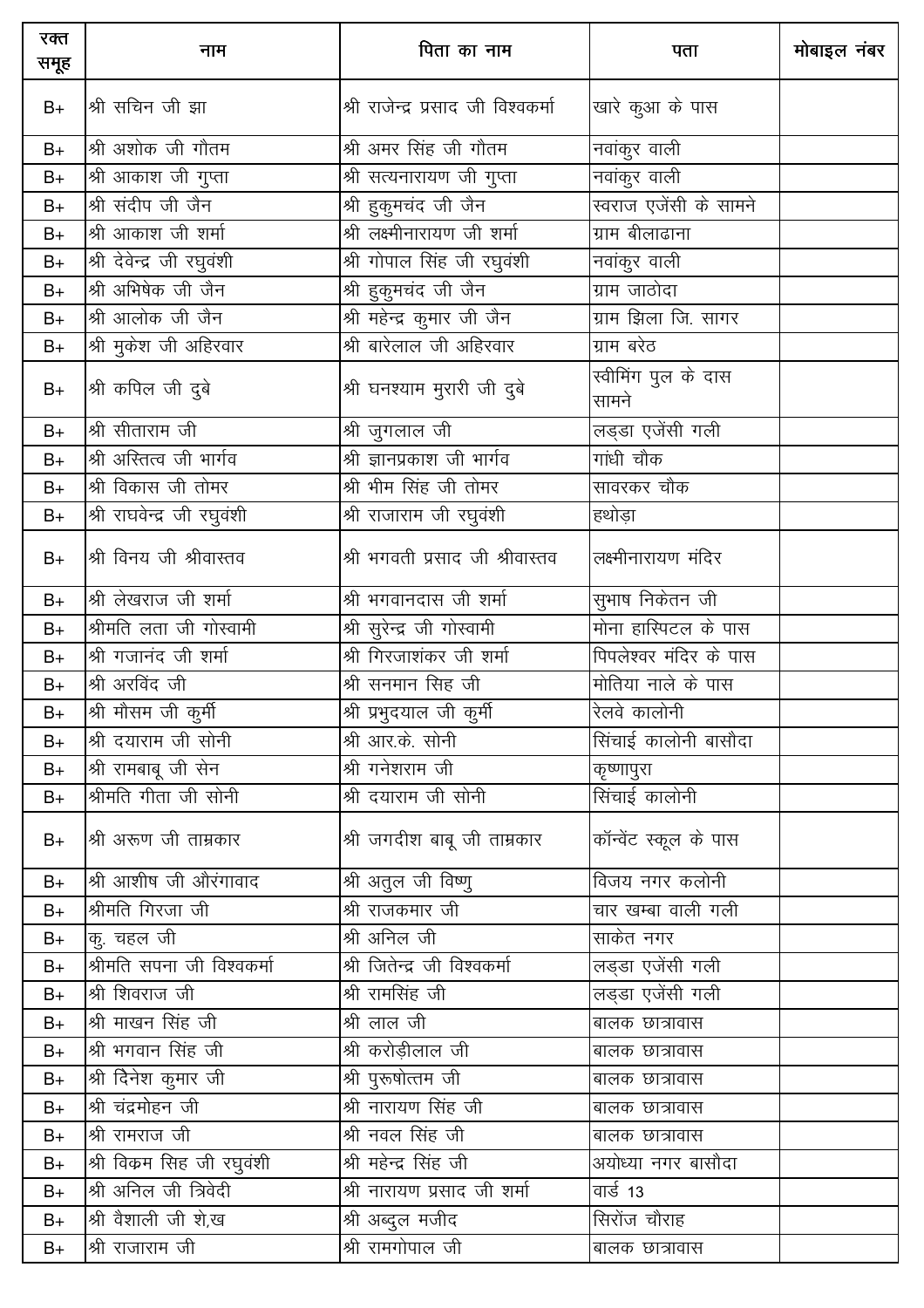| रक्त<br>समूह  | नाम                                                             | पिता का नाम                                    | पता                   | मोबाइल नंबर |
|---------------|-----------------------------------------------------------------|------------------------------------------------|-----------------------|-------------|
| $B+$          | श्री लखन जी अहिरवार                                             | श्री रामगोपाल जी                               | लालपठार               |             |
| $B+$          | कु. श्री सौमित्र जी तिवारी                                      | श्री मुकेश जी तिवारी                           | बरेठ रोड गंजबासौदा    |             |
| $B+$          | कु. सौम्या जी तिवारी                                            | श्री मुकेश जी तिवारी                           | बरेठ रोड              |             |
| $B+$          | श्री अरविंद जी कुशवाह                                           | श्री भारत सिंह जी                              | बरेठ रोड लडृडा एजेंसी |             |
| $B+$          | श्री डा.के. पेंटर                                               | श्री पन्नालाल जी                               | रविदास कालोनी         |             |
| $B+$          | श्री अशोक जी तिवारी                                             | श्री आर.डी. जी तिवारी                          | अयोध्या नगर बासौदा    |             |
| $B+$          | श्री अरविद जी यादव                                              | श्री लाला जी यादव                              | अयोध्या नगर बासौदा    |             |
| $B+$          | श्री अंकित जी गर्ग                                              | श्री हरिबाबू जी                                |                       |             |
| $B+$          | श्री वीरसिंह जी                                                 | श्री हरिसिंह जी                                | मढिया दाखली           |             |
| $B+$          | श्रीमति सुनीता जी दुबे                                          | श्री अनील जी दुबे                              | आरके पुरम             |             |
| $B+$          | श्री नरेश जी सेन                                                | श्री रामदास जी                                 | वार्ड 2               |             |
| $B+$          | श्री करिश्मा जी श्रीवास्तव                                      | श्री गोविंद जी श्रीवास्तव                      | डायला                 |             |
| $B+$          | श्री पिकी जी श्रीवास्वती                                        | श्री गोपाल प्रसाद जी                           | डायला                 |             |
| $B+$          | श्री अरून जी रघुवंशी                                            | श्री निरपत सिंह जी रघुवंशी                     | डायला                 |             |
| $B+$          | श्री धनवेशरी जी दुबे                                            | श्री विष्णुप्रसाद जी                           | डायला                 |             |
| $\mathsf{B}+$ | श्री कीर्ति जी रघुवंशी                                          | श्री नथन सिंह जी                               | डायला                 |             |
| $B+$          | श्री रानी जी रघुवंशी                                            |                                                | डायला                 |             |
| $\mathsf{B}+$ | श्री विद्या जी रघुवंशी                                          | श्री नवलसिंह जी                                | डायला                 |             |
| $B+$          | श्री अनुराधा जी रघुवंशी                                         | $\overline{\mathcal{B}}$ ा मुंशीलाल जी रघुवंशी | डायला                 |             |
| $B+$          | श्री आशा जी अहिरवार                                             | श्री प्राण सिंह जी                             | डायला                 |             |
| $B+$          | श्री उमा जी रघुवशी                                              | श्री शम्भू सिंह जी रघुवंशी                     | डायला                 |             |
| $B+$          | श्री लक्ष्मी जी रघुवंशी                                         | श्री सीताराम जी रघुवंशी                        | डायला                 |             |
| $B+$          | श्री नीता जी श्रीवास्तव                                         | श्री गोपाल प्रसाद जी                           | डायला                 |             |
| $B+$          | श्री हेमका जी विश्वकर्मा                                        | श्री मुंगालाल जी                               | डायला                 |             |
| $B+$          | श्री किमी जी गुप्ता                                             | <u>श्री गनेशराम जी</u>                         | बासौदा                |             |
| $B+$          | श्री जितेन्द्र जी रघुवशी                                        | श्री शोभात सिंह जी                             | डायला                 |             |
| $B+$          | श्री जितेन्द्र जी राठौर                                         | श्री गोविंद सिंह जी                            | डायला                 |             |
| $B+$          | श्री मोहन जी रघुवंशी                                            | श्री दुर्ग सिंह जी                             | डायला                 |             |
| $B+$          | <u>श्री</u> दीपक जी रघुवंशी                                     | श्री शम्भूसिंह जी                              | डायला                 |             |
| $B+$          | श्री राजेन्द्र जी रघुवंशी                                       |                                                | डायला                 |             |
| $B+$          | श्री सुरेन्द्र सिंह जी रघुवंशी                                  | श्री प्राण सिंह जी रघुवंशी                     | डायला                 |             |
| $B+$          | श्री जगदीश जी रघुवंशी                                           | श्री राम सिंह जी रघुवंशी                       | डायला                 |             |
| $B+$          | श्री सोभाग जी रघुवंशी                                           | श्री मदन सिंह जी                               | डायला                 |             |
| $B+$          | श्री शम्भू सिंह जी रघुवंशी                                      | श्री मानसिंह जी रघुवंशी                        | डायला                 |             |
| $B+$          | श्री श्री खिलान सिंह जी रधुवंशी                                 | श्री कमर सिंह जी रघुवंशी                       | बासौदा                |             |
| $B+$          | श्री लालाराम जी                                                 | श्री जगन्नाथ सिंह जी                           | बासौदा                |             |
| $B+$          | श्री अनिल जी बाबू                                               | श्री हाकम सिह जी रघुवंशी                       | बासौदा                |             |
| $B+$          | श्री आशीष जी त्रिवेदी स्वयंसेवक                                 | श्री ब्रजेश कुमार जी त्रिवेदी                  | बासौदा                |             |
| $B+$          | श्री भूपेन्द्र सिंह जी दांगी स्वयंसवक  श्री भगवान सिंह जी दांगी |                                                | बासौदा                |             |